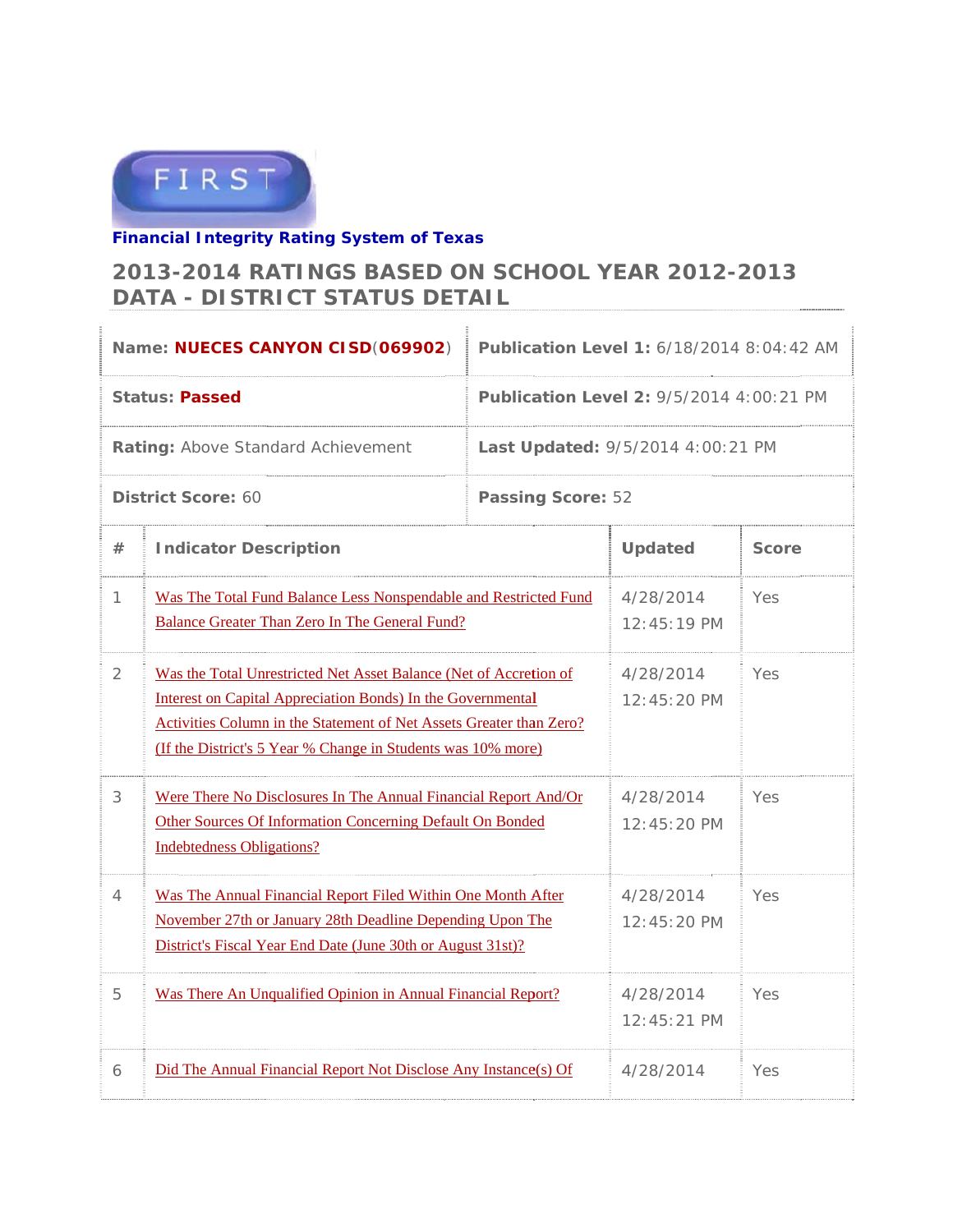|    | Material Weaknesses In Internal Controls?                                                                                                                                                                                                                                    | 12:45:21 PM                |                     |
|----|------------------------------------------------------------------------------------------------------------------------------------------------------------------------------------------------------------------------------------------------------------------------------|----------------------------|---------------------|
|    |                                                                                                                                                                                                                                                                              |                            | 1 Multiplier<br>Sum |
| 7  | Was The Three-Year Average Percent Of Total Tax Collections<br>(Including Delinquent) Greater Than 98%?                                                                                                                                                                      | 4/28/2014<br>$12:45:21$ PM | 4                   |
| 8  | Did The Comparison Of PEIMS Data To Like Information In Annual<br>Financial Report Result In An Aggregate Variance Of Less Than 3<br>Percent Of Expenditures Per Fund Type (Data Quality Measure)?                                                                           | 4/28/2014<br>12:45:22 PM   | 5                   |
| 9  | Were Debt Related Expenditures (Net Of IFA And/Or EDA<br>Allotment) < \$350.00 Per Student? (If The District's Five-Year<br><u>Percent Change In Students = <math>Or &gt; 7\%</math>, Or If Property Taxes</u><br>Collected Per Penny Of Tax Effort > \$200,000 Per Student) | 5/15/2014<br>$11:49:31$ AM | 4                   |
| 10 | Was There No Disclosure In The Annual Audit Report Of Material<br>Noncompliance?                                                                                                                                                                                             | 4/28/2014<br>$12:45:23$ PM | 5                   |
| 11 | Did The District Have Full Accreditation Status In Relation To<br>Financial Management Practices? (e.g. No Conservator Or Monitor<br><b>Assigned</b> )                                                                                                                       | 4/28/2014<br>12:45:23 PM   | 5                   |
| 12 | Was The Aggregate Of Budgeted Expenditures And Other Uses Less<br>Than The Aggregate Of Total Revenues, Other Resources and Fund<br><b>Balance In General Fund?</b>                                                                                                          | 4/28/2014<br>12:45:23 PM   | 5                   |
| 13 | If The District's Aggregate Fund Balance In The General Fund And<br>Capital Projects Fund Was Less Than Zero, Were Construction<br>Projects Adequately Financed? (To Avoid Creating Or Adding To The<br><b>Fund Balance Deficit Situation</b> )                              | 4/28/2014<br>$12:45:24$ PM | 5                   |
| 14 | Was The Ratio Of Cash And Investments To Deferred Revenues<br>(Excluding Amount Equal To Net Delinquent Taxes Receivable) In<br>The General Fund Greater Than Or Equal To 1:1? (If Deferred<br>Revenues Are Less Than Net Delinquent Taxes Receivable)                       | 4/28/2014<br>$12:45:24$ PM | 5                   |
| 15 | Was The Administrative Cost Ratio Less Than The Threshold Ratio?                                                                                                                                                                                                             | 4/28/2014                  | 5                   |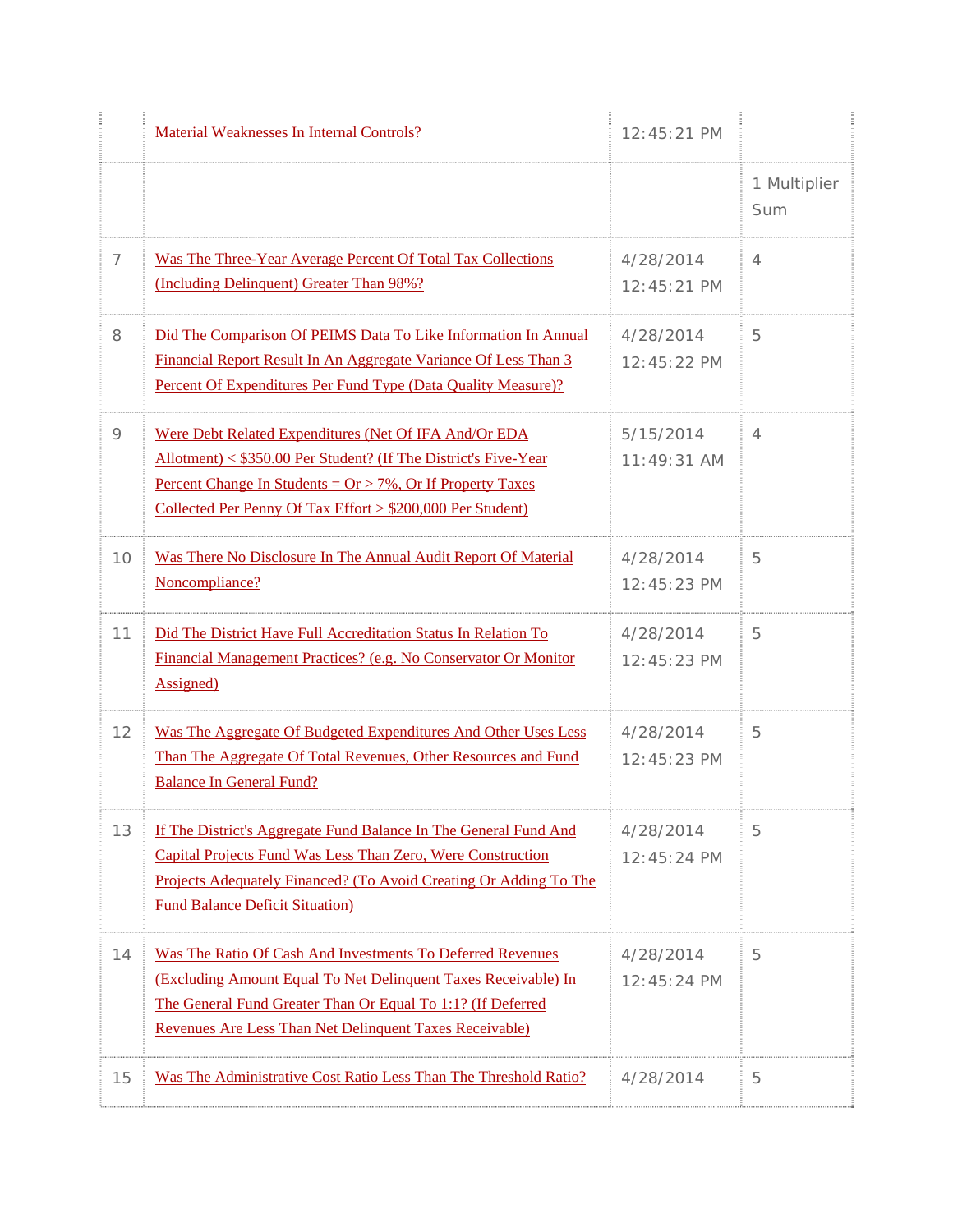|    |                                                                                                                                                                                               | 12:45:25 PM                |                       |
|----|-----------------------------------------------------------------------------------------------------------------------------------------------------------------------------------------------|----------------------------|-----------------------|
| 16 | Was The Ratio Of Students To Teachers Within the Ranges Shown<br><b>Below According To District Size?</b>                                                                                     | 4/28/2014<br>12:45:25 PM   | 5                     |
| 17 | Was The Ratio Of Students To Total Staff Within the Ranges Shown<br><b>Below According To District Size?</b>                                                                                  | 4/28/2014<br>12:45:25 PM   | $\overline{2}$        |
| 18 | Was The Decrease In Undesignated Unreserved Fund Balance < 20%<br>Over Two Fiscal Years? (If Total Revenues > Operating Expenditures<br>In The General Fund, Then District Receives 5 Points) | 4/28/2014<br>$12:45:26$ PM | $\bigcap$             |
| 19 | Was The Aggregate Total Of Cash And Investments In The General<br>Fund More Than \$0?                                                                                                         | 4/28/2014<br>12:45:26 PM   | 5                     |
| 20 | Were Investment Earnings In All Funds (Excluding Debt Service Fund<br>and Capital Projects Fund) Meet or Exceed the 3-Month Treasury Bill<br>Rate?                                            | 5/14/2014<br>12:19:02 PM   | 5                     |
|    |                                                                                                                                                                                               |                            | 60<br>Weighted<br>Sum |
|    |                                                                                                                                                                                               |                            | 1 Multiplier<br>Sum   |
|    |                                                                                                                                                                                               |                            | 60 Score              |

## **DETERMINATION OF RATING**

| Α. | Did The District Answer 'No' To Indicators 1, 2, 3 Or 4? OR Did The District Answer<br>'No' To Both 5 and 6? If So, The District's Rating Is Substandard Achievement. |           |  |  |
|----|-----------------------------------------------------------------------------------------------------------------------------------------------------------------------|-----------|--|--|
| В. | Determine Rating By Applicable Range For summation of the indicator scores<br>(Indicators 7-20)                                                                       |           |  |  |
|    | <b>Superior Achievement</b>                                                                                                                                           | $64 - 70$ |  |  |